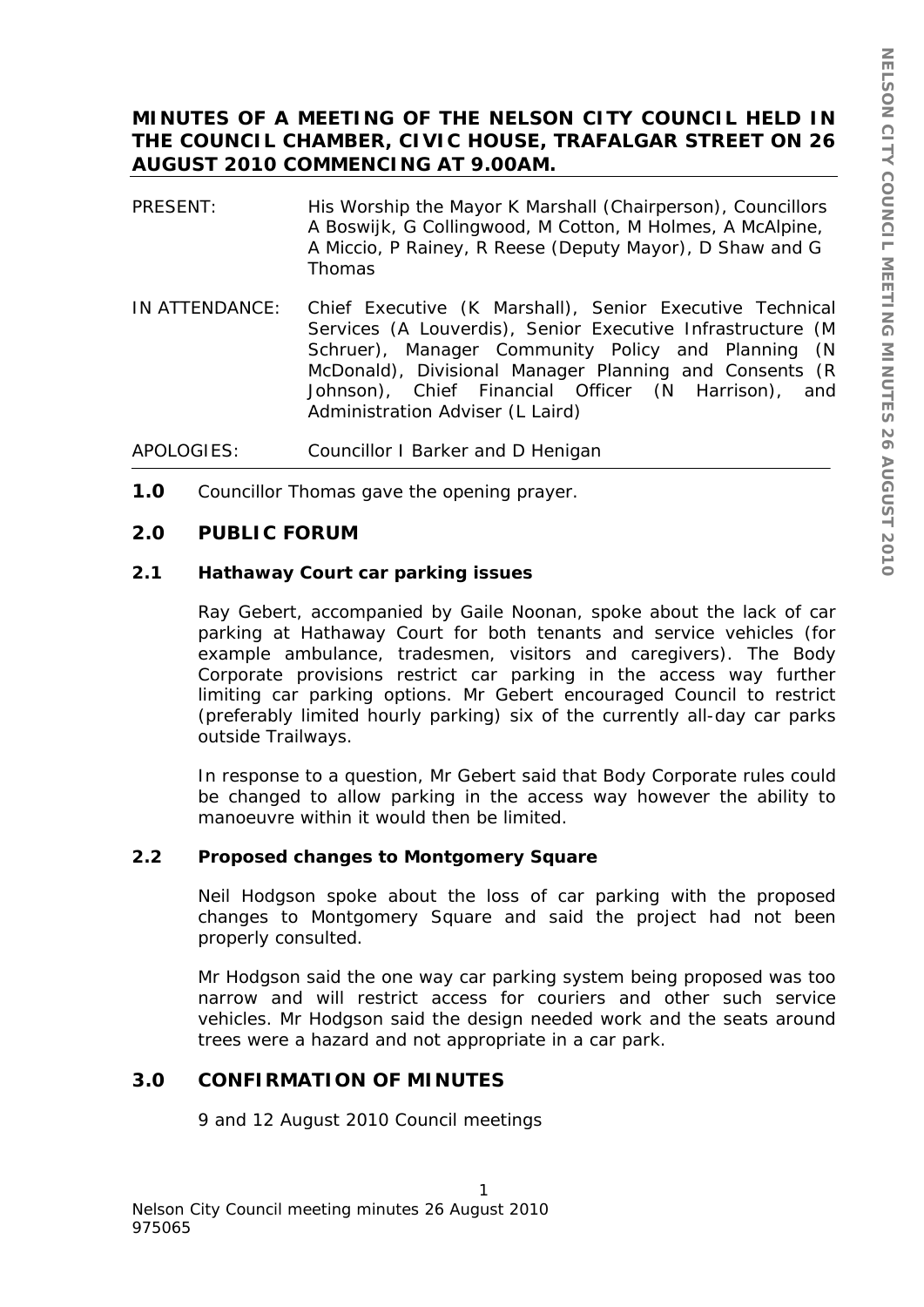Resolved

*THAT the minutes of a meeting of the Nelson City Council, held on Monday 9 and Thursday 12 August, be confirmed as a true and correct record, subject to 'Auckland Point School' being removed and 'Rotary' being added to Councillor Graeme's list of conflicts on page 6 (item 4.1) of the 9 August 2010 minutes.* 

Mayor/Boswijk **Carried** 

## **4.0 REPORTS POLICY**

## **4.1 Plan Change 14 – Residential Subdivision, Land Development Manual and Comprehensive Housing**

Document No. 956772, agenda pages 27-44 refer

The Council was informed that the Plan Change Committee was concerned with a number of issues within the report and had decided to refer the report without recommendation to Council.

Senior Policy Planner Lisa Gibellini, Transport Manager Andrew James and Manager Environmental Policy Martin Workman joined the meeting. Ms Gibellini said Plan Change 14 (the Change) was about integrating better urban design approaches into all Council practises. She said the process of designing the Change had been robust and staff held public workshops that were well attended and supported by stakeholders, and the Change content had been overseen by an external steering group.

Ms Gibellini informed Council that during the consultation period for the draft plan it had been noted that a review of the roading hierarchy was missing and staff had set about reviewing this in line with the draft plan. Divisional Manager Planning and Consents, Richard Johnson added that this meeting was the opportunity for the Council to have input into the design of the Change rather than at a later date when it was being finalised.

There was considerable discussion about the Change, particularly regarding the issues associated with fence heights and the roading hierarchy.

#### 4.1.1. Fence heights

There was some concern over the restrictions imposed by the proposed Plan on fence heights. Ms Gibellini clarified that the Change sought a uniform standard for fence heights depending on whether a road was classified or unclassified, however people could apply to construct fences above the permitted activity standard with resource consent. She said new developments and situations where existing fences are to be raised was where the impact would be the greatest.

2

4.1.2. Roading hierarchy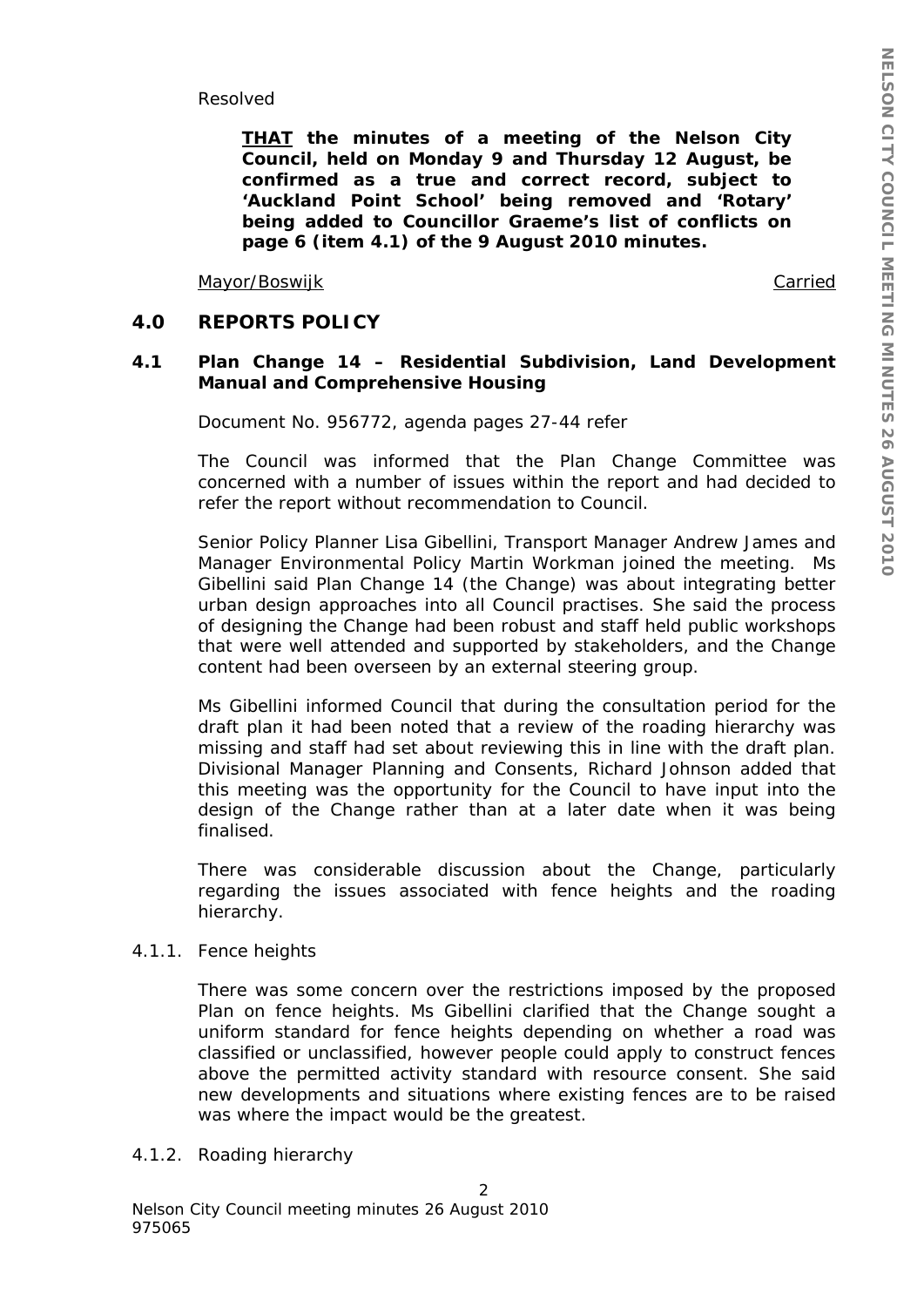Concern was also raised over the lack of consultation in the process of reviewing the roading hierarchy and that important aspects, including talking to those affected by the change in status, had not been taken into account.

Attendance: the meeting adjourned for morning tea from 10.35 to 10.45am.

Councillor Miccio moved, and Councillor Cotton seconded:

*THAT that the front fence rules referred to on page 39 and 43 of the Council agenda, be removed from the Plan Change and the report and recommendations adjusted to reflect this.* 

Ms Gibellini explained that this is not a simple task as it has consequences throughout the entire Plan Change. The motion was put and lost.

Councillor Reese said she supported the recommendation in the report subject to Upper Collingwood, Brougham, Upper Trafalgar and Van Dieman Streets and Princes Drive, Washington Valley Road, Moana/Bisley Avenue and Richardson Street retaining their current status.

During discussion, it was also agreed that Toi Toi Street could be changed to that of sub collector as proposed by the Plan.

When asked about the impacts of altering the classification of these roads in the Change, Mr James said the Port Hills roads are not such an issue however retaining the current status of Upper Collingwood Street would mean the roading hierarchy would be inconsistent with the Land Development Manual recently adopted by the Council.

Resolved

*THAT proposed Plan Change 14 – Residential Subdivision, Land Development Manual and Comprehensive Housing to the Nelson Resource Management Plan as shown in Attachment 1 to Report 930779 and as amended by Attachment 2 to Report 967394 be adopted and approved for public notification subject to the following streets retaining their current status according to the roading hierarchy of the Land Development Manual;* 

| <b>Upper Collingwood Str (from Nile</b><br>to Brougham Str) | <b>Sub Collector</b> |
|-------------------------------------------------------------|----------------------|
| <b>Brougham Str (from Collingwood</b><br>to Rutherford Str) |                      |
| Trafalgar Str (from Brougham to<br>Van Dieman Str)          |                      |
| Van Dieman Str (all of it)                                  |                      |
| <b>Princes Drive (from Washington</b>                       | Collector            |

3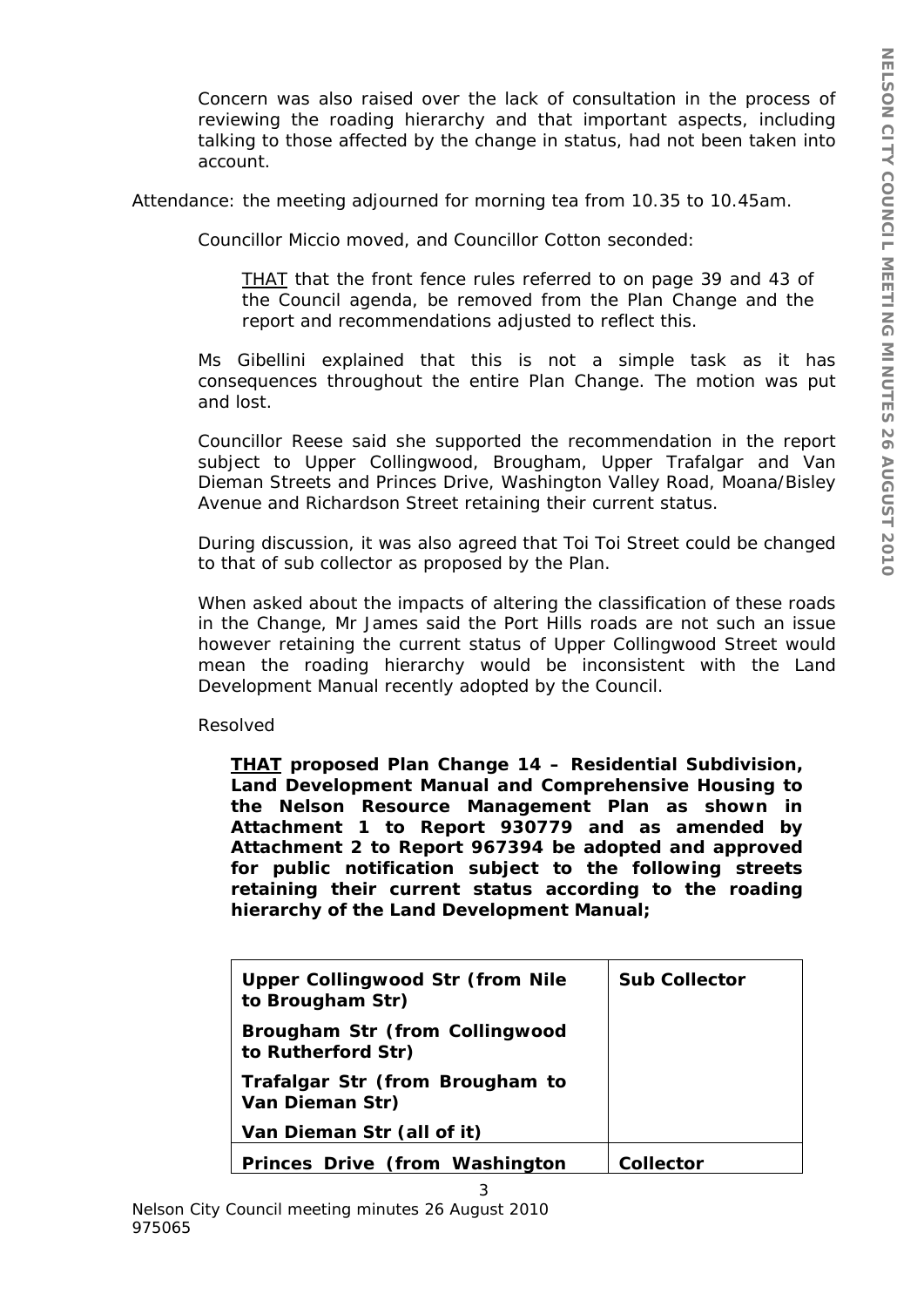| <b>Rd to Moana Ave)</b>              |  |
|--------------------------------------|--|
| Washington Rd (all of it)            |  |
| Moana Ave (all of it)                |  |
| <b>Bisley Ave (all of it)</b>        |  |
| <b>Richardson Street (all of it)</b> |  |

*AND THAT the Section 32 report for Proposed Plan Change 14 – Residential Subdivision, Land Development Manual and Comprehensive Housing as shown in Attachment 2 to Report 930779 be adopted and approved for public notification;* 

*AND THAT it be confirmed that the proposed Plan Change 14 has been prepared in accordance with the statutory procedures set down in the First Schedule to the Resource Management Act 1991;* 

*AND THAT the Chair of the Plan Change Committee and the Divisional Manager Planning and Consents be given the authority to approve minor technical wording amendments, or correction of errors, to the proposed Plan Change documents to improve readability and/or consistency prior to public notification.* 

#### Reese/Boswijk Carried Carried Carried Carried Carried Carried Carried Carried Carried Carried Carried Carried

It was noted that the minor errors on page 28 and 32 of the agenda would be amended by staff.

#### **4.2 Waimea Inlet Management Strategy 2010**

Document No. 965522, agenda pages 45-72 refer

Monitoring Coordinator Paul Sheldon joined the meeting and spoke to the report. The Council discussed the project's robust process and acknowledged the unprecedented community buy-in and support for this initiative.

Resolved

*THAT the Waimea Inlet Management Strategy (Attachment 1 to Report 965522) is approved as a supporting document under the Council's Long Term Council Community plan;* 

*AND THAT Council becomes a signatory of the Waimea Inlet Charter (Attachment 2 to Report 965522) and supports the establishment and operation of the Waimea Inlet Forum;* 

 $\overline{A}$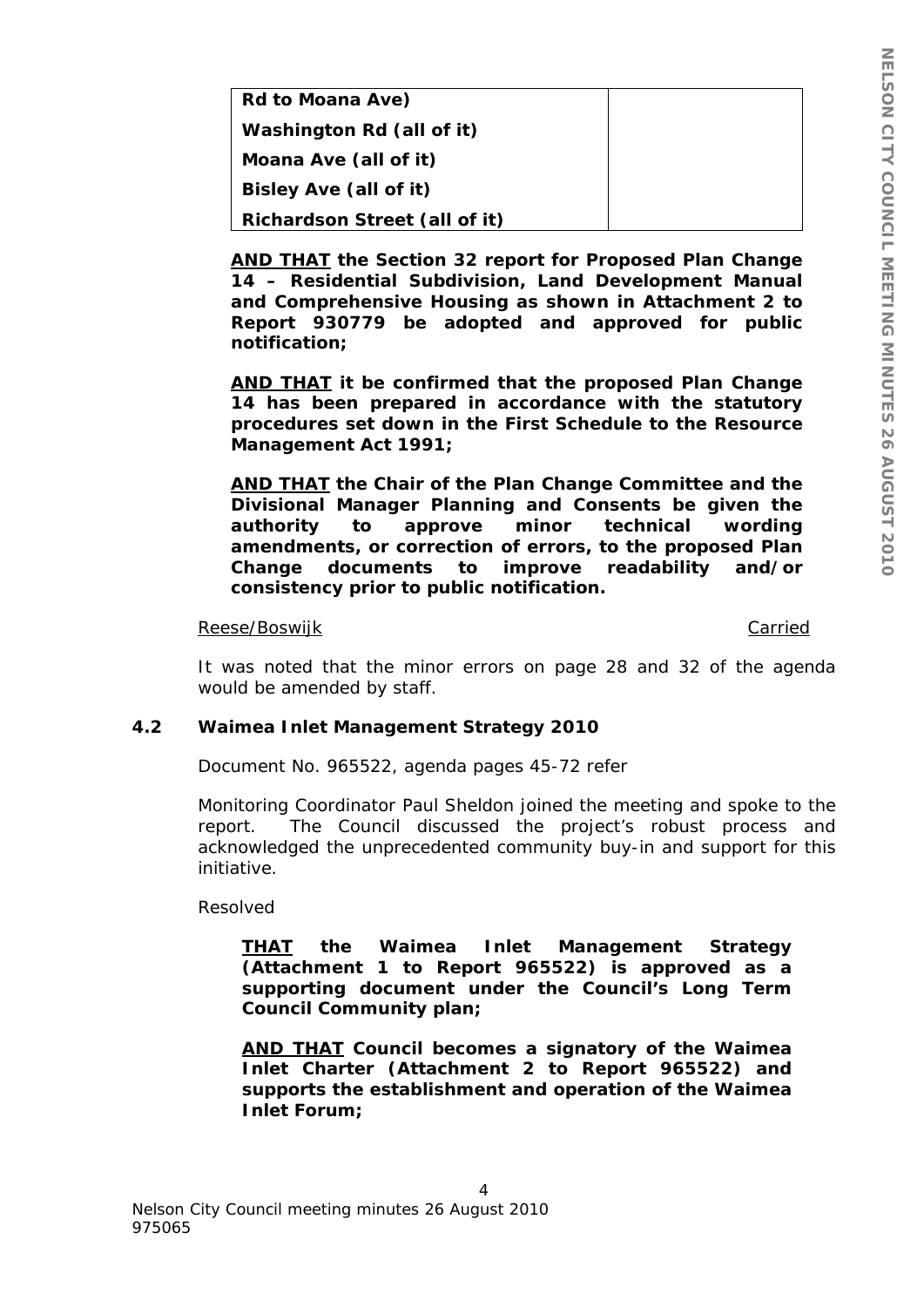*AND THAT a review of opportunities to give effect to the Waimea Inlet Management Strategy is carried out as part of preparing the 2011-12 Annual Plan.* 

Reese/Shaw Carried Carried Carried Carried Carried Carried Carried Carried Carried Carried Carried Carried Carried Carried Carried Carried Carried Carried Carried Carried Carried Carried Carried Carried Carried Carried Car

# **5.0 PUBLIC FORUM DISCUSSION**

Senior Executive Technical Services, Alec Louverdis said the item in public forum about car parking at Hathaway Court would be treated as an application, and staff would undertake the necessary consultation and report back to Council through the Chief Executive's Report.

As for the public forum item regarding Montgomery Square, Mr Louverdis said staff had met with Uniquely Nelson and the weekend market organiser Nita Knight regarding the layout of Montgomery Square. The final designs were still in progress but the basis remains the same as what was previously presented to Council.

Mr Louverdis confirmed that once the plans are finalised they would be released for public consultation and construction is proposed to begin in January. The Council expressed concern with the construction start date due to the impact on business during this period and said staff need to discuss this with affected businesses. Mr Louverdis acknowledged the concerns of the Council and said he would provide regular updates.

## **6.0 REPORTS FROM COMMITTEES**

#### **6.1 Audit Risk and Finance Committee**

Document No. 965057, agenda pages 73-74 refer

11 August 2010

Resolved

## *THAT the minutes of the meeting of the Audit Risk and Finance Committee, held on Wednesday 11 August 2010 be received.*

Thomas/His Worship the Mayor Carried

# **6.2 Nelson Tasman Civil Defence Emergency Management Group**

5

Document No. 964964, agenda pages 75-76 refer

30 July 2010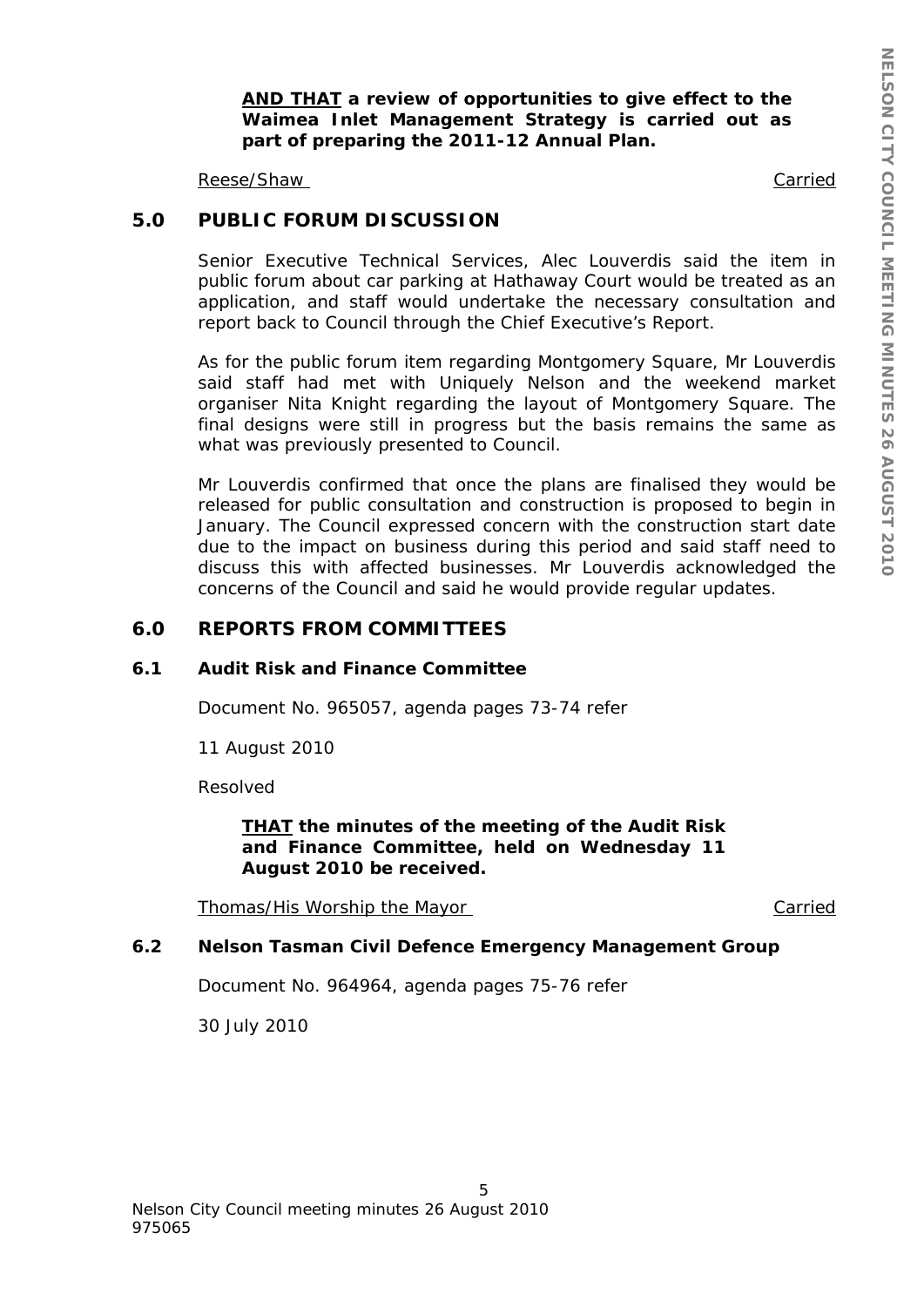Resolved

*THAT the minutes of the meeting of the Nelson Tasman Civil Defence Emergency Management Group, held on Friday 30 July 2010 be received.*

His Worship the Mayor/Rainey Carried

#### **6.3 Rugby World Cup Steering Group**

Document No. 952602, agenda pages 77-80 refer

7 July 2010

It was noted that Tasman District Council are not currently covering any of the costs for RWC 2011.

Resolved

#### *THAT the minutes of the meeting of the Rugby World Cup Steering Group, held on Wednesday 7 July 2010 be received.*

Miccio/Boswijk Carried

#### **6.4 Nelson Regional Sewerage Business Unit**

Document No. 894993 and 957104, agenda pages 81-94 refer

12 March and 23 July 2010

Resolved

#### *THAT the minutes of the meeting of the Nelson Regional Sewerage Business Unit, held on Friday 12 March and Friday 23 July 2010 be received.*

#### Shaw/Cotton **Carried** Carried Carried Carried Carried Carried Carried Carried Carried Carried Carried Carried Carried Carried Carried Carried Carried Carried Carried Carried Carried Carried Carried Carried Carried Carried

#### **6.5 Plan Change Committee**

Agenda pages 95-117 refer

Resolved

*THAT the minutes of the meetings of the Plan Change Committee, held on 3 September 2009, 17 February 2010, 7 May 2010, 29 June 2010, 23 July 2010, be received.* 

Reese/Boswijk Carried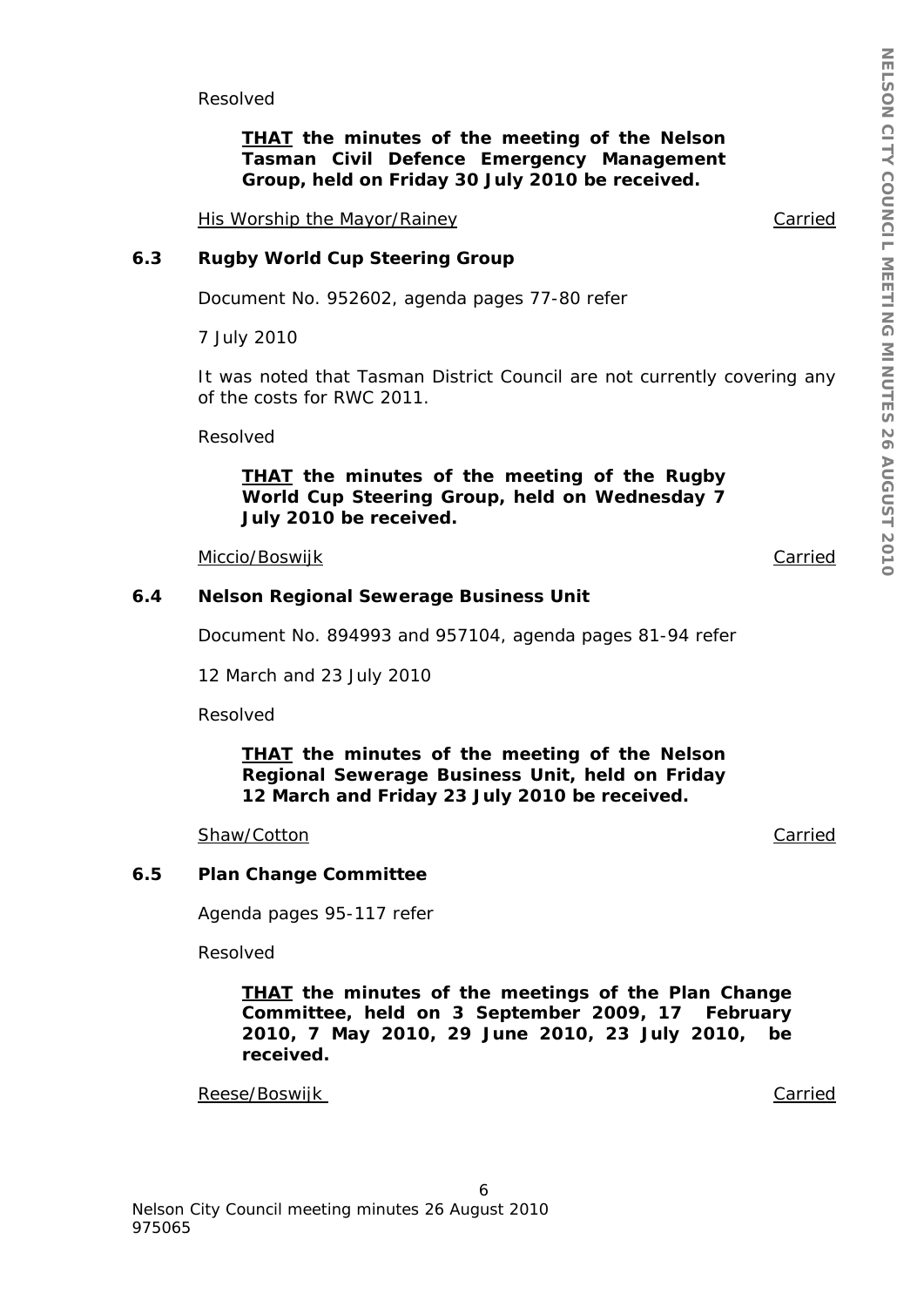# **6.6 Remuneration Review Committee – 11 August 2010**

Document No. 968091

11 August 2010

Resolved

#### *THAT the minutes of the meeting of the Remuneration Review Committee, held on Wednesday 11 August 2010 be received.*

Thomas/Boswijk Carried

# **7.0 LGNZ CONFERENCE**

Councillor Boswijk tabled a report from the 2010 Local Government Conference (the Conference) and provided feedback on the highlights and the key themes from three presentations at the Conference. She referred the Council to the webpage for additional information from the Conference.

Councillor Shaw reported on other presentations and highlighted the themes and best practise pieces of information. He mentioned fundamental differences between Australian and New Zealand local government processes that were discussed.

# **8.0 PUBLIC EXCLUDED MINUTES**

## **8.1 Exclusion of the Public**

Resolved

*THAT the public be excluded from the following parts of the proceedings of this meeting in accordance with section 48(1)(a) of the Local Government Official Information and Meetings Act 1987 on the grounds that the public conduct of this part of the proceedings of the meeting would be likely to result in the disclosure of information for which good reason for withholding exists.* 

# *i) Nelson City Council Public Excluded Minutes – 12 August 2010*

Reason:

*To enable the Council to carry out negotiations or commercial activities without prejudice or disadvantage; or* 

*To protect information where the making available of the information would unreasonably prejudice the commercial position of the person who is the subject of the information; or*